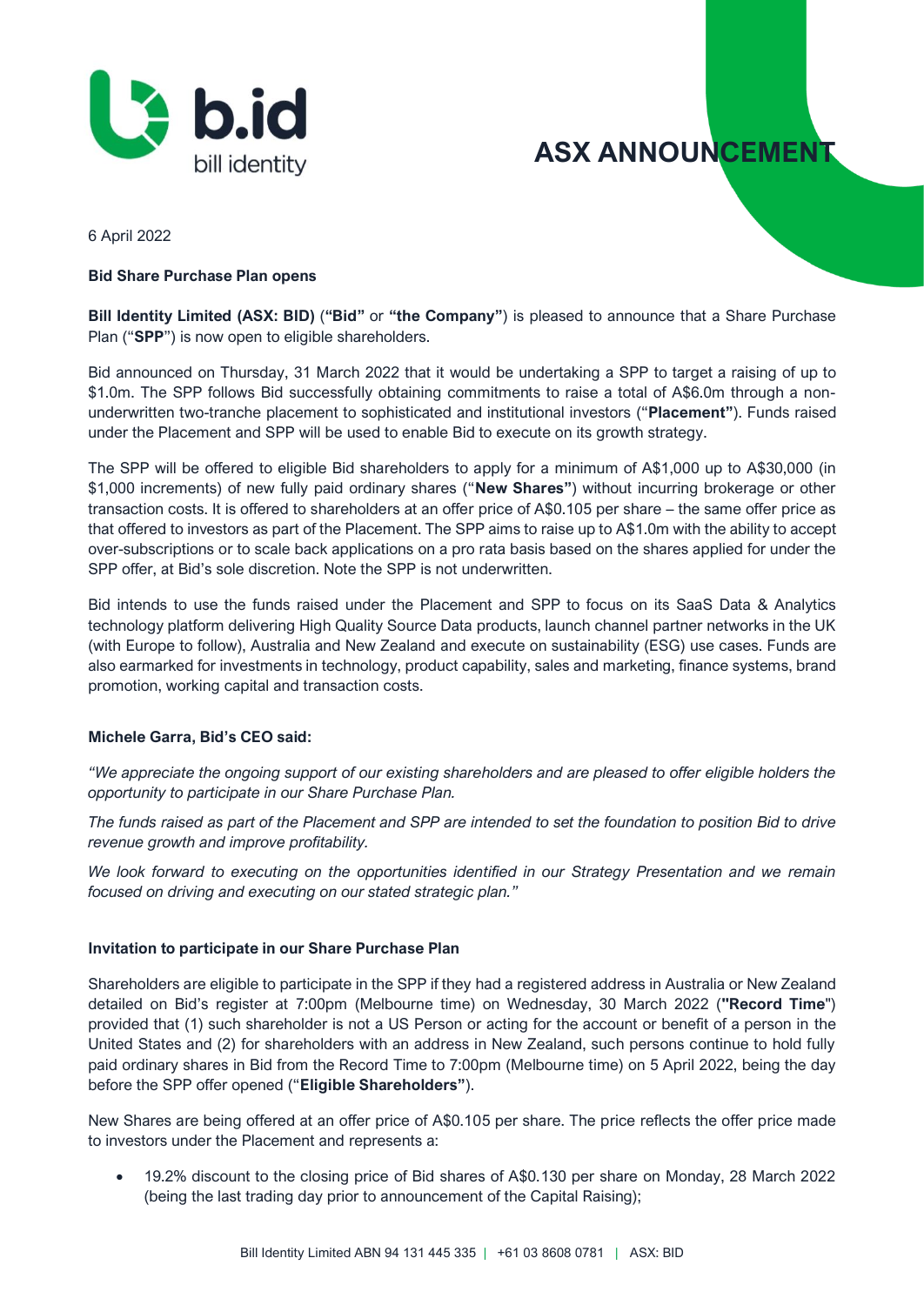- 19.0% discount to the 5-day Volume Weighted Average Price ("**VWAP"**) of A\$0.1297 per share for the period ending on Monday, 28 March 2022
- 3.9% discount to the 15-day VWAP of A\$0.1093 per share for the period ending on Monday, 28 March 2022

Participation in the SPP is voluntary.

New Shares will rank equally with all existing shares in Bid on issue from their date of allotment.

This announcement attaches a copy of the SPP offer booklet ("**SPP Booklet**"). Eligible Shareholders will be sent either a letter by post or an email today that sets out further information about the SPP offer, including how to access the online portal through which Eligible Shareholders can apply for New Shares under the SPP offer. A copy of the SPP Booklet will be available on the online portal. Eligible Shareholders are encouraged to read the SPP Booklet carefully, and if in any doubt about whether to apply for New Shares under the SPP offer, to consult with a financial or other professional adviser.

Shareholders with questions in relations to how to participate in the SPP may contact Bid's Company Secretary via email [cosec@billidentity.com](mailto:cosec@billidentity.com) or by calling +61 3 8608 0781.

#### **Indicative SPP timetable\***

| <b>Record date for SPP</b>                                      | 5pm AEDT,                |
|-----------------------------------------------------------------|--------------------------|
|                                                                 | Wednesday, 30 March 2022 |
| SPP offer opens and SPP Booklet dispatched                      | Wednesday, 6 April 2022  |
| <b>SPP offer closes</b>                                         | Thursday, 28 April 2022  |
| <b>Announcement of SPP results</b>                              | Tuesday, 3 May 2022      |
| Allotment of New Shares under the SPP offer                     | Thursday, 5 May 2022     |
| Normal trading of SPP shares and dispatch of holding statements | Friday, 6 May 2022       |

\*The above timetable is indicative only and subject to change. Subject to the requirements of the *Corporations Act 2001* (Cth), the ASX Listing Rules and other applicable rules, Bid reserves the right to amend this timetable at any time, including extending the period for the SPP or accepting late applications, either generally or in particular cases, without notice.

Authority: This announcement has been approved by the CEO and Managing Director of Bid.

**– ENDS –**

**Contact Bill Identity Limited Investors** Lior Harel **Stefan Jacobs** General Counsel & Company Secretary **Vesparum Capital** Phone: +61 3 8608 0781 Phone: +61 3 8582 4800

Email: [cosec@billidentity.com](mailto:lior.harel@billidentity.com) Email: [billidentity@vesparum.com](mailto:billidentity@vesparum.com)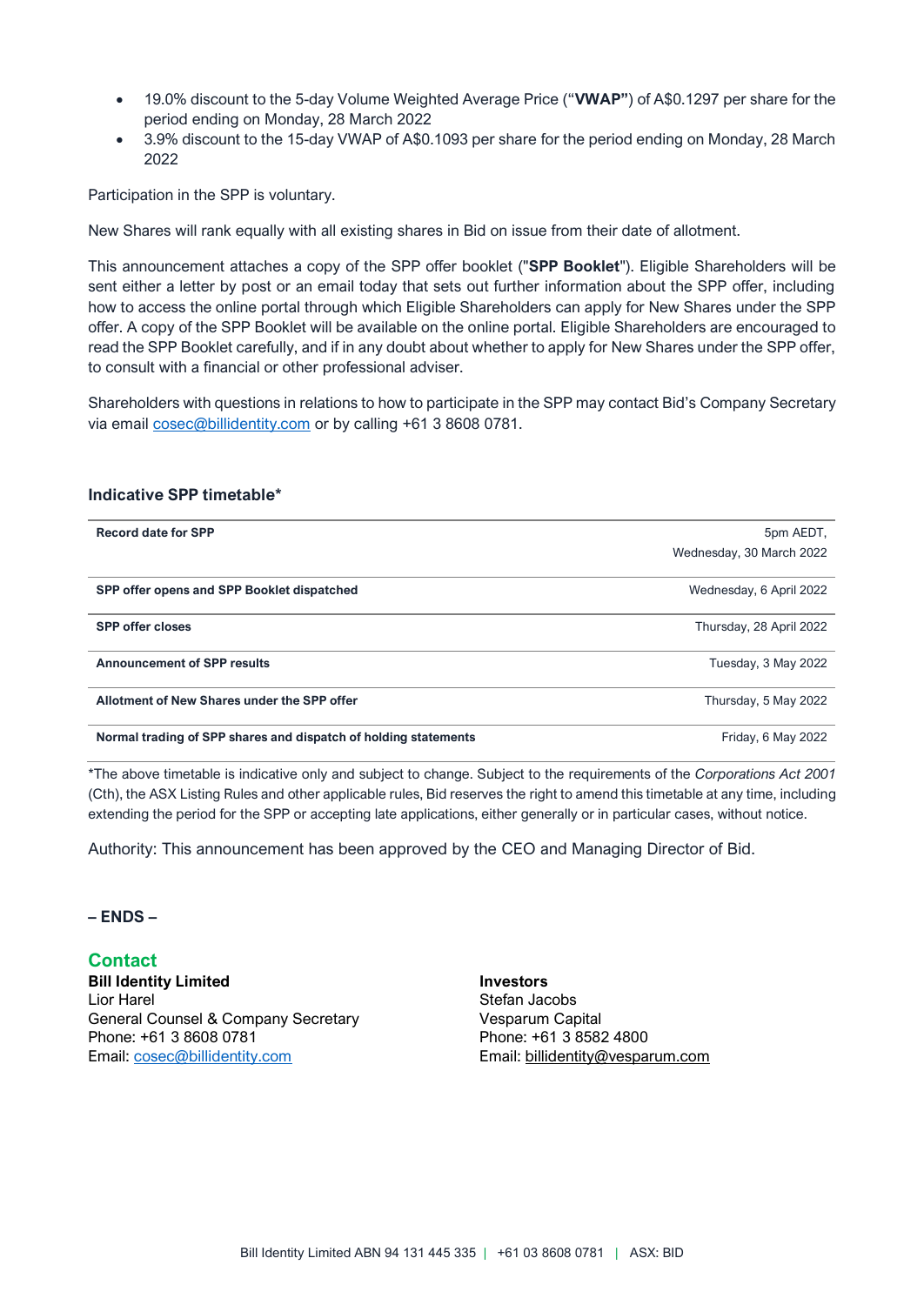#### **About**

Bid is an Australian-founded technology company with offices in Australia, New Zealand, the USA and the UK. Bid's cloud-based platform simplifies the complex utility bill management process by using automation, enabling organisations to have complete control over their utility spend and reporting. Unlike many manual consulting and business services, the platform automates the management of almost every component of the process for multi-site companies. By automatically capturing and validating invoices and meter data, Bid clients can streamline their accounting and payments processes, go to market at short notice to optimise their supply contracts, and reduce billing charges using sophisticated analytics and reporting. Bid's platform automatically captures and validate invoices, automating the payable function, discovering cost reduction opportunities and providing real-time energy information and accurate financial capabilities at the touch of a button, as and when they need it. For more information, visit [www.billidentity.com](file:///C:/Users/Guy/Desktop/Announcements/www.billidentity.com)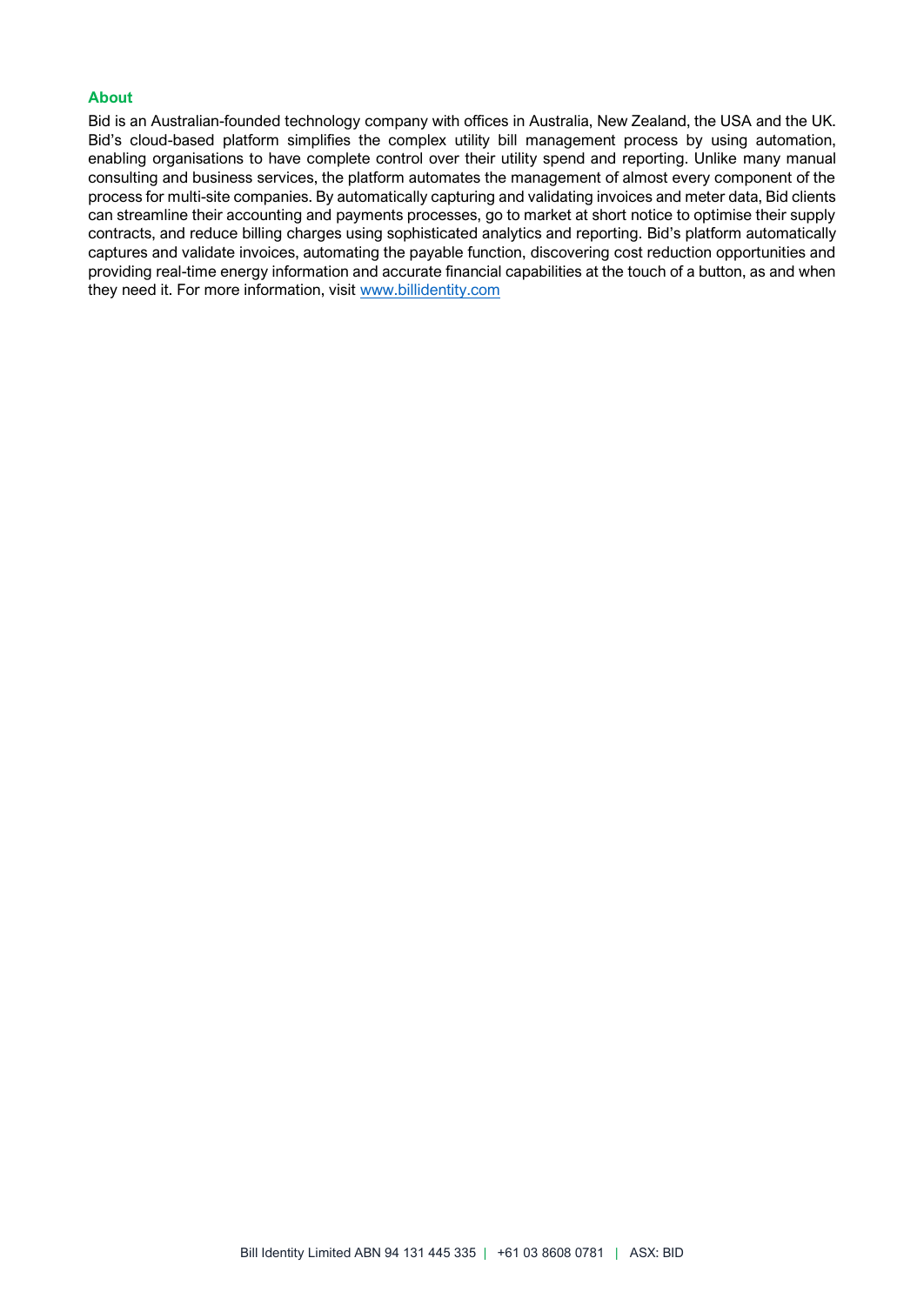# **BILL IDENTITY LIMITED - 2022 SHARE PURCHASE PLAN OFFER BOOKLET**

# **IMPORTANT NOTICE**

*If you apply to participate in the Bill Identity Limited Share Purchase Plan by making a BPAY® payment, you are accepting the risk that the market price of BID Shares may change between the Record Date, the date on which you apply for New Shares and the Allotment Date. This means it is possible that up to or after the Allotment Date, you may be able to buy BID Shares at a lower price on the ASX than the price you pay under the SPP Offer. BID encourages you to seek professional financial and taxation advice regarding your participation in the SPP Offer.*

# 1. WHAT IS THE SPP OFFER?

Eligible shareholders in Bill Identity Limited (**BID**) have the opportunity to participate in the Share Purchase Plan offer (**SPP Offer**) by subscribing for a minimum of \$1,000 up to \$30,000 of fully paid ordinary shares in BID (**New Shares**) at a price of \$0.105 per New Share (**Offer Price**) in \$1,000 increments without incurring brokerage. Details of this offer and how to participate are set out below.

All New Shares issued under the SPP Offer will rank equally with, and carry the same voting rights, dividend rights and other entitlements as, existing fully paid ordinary shares in BID (**BID Shares**) from their date of issue.

The SPP Offer is made in accordance with the requirements of *ASIC Corporations (Share and Interest Purchase Plans) Instrument 2019/547* (**INS 2019/547**).

| Event                                                                        | Date          |
|------------------------------------------------------------------------------|---------------|
| Record Date                                                                  | 30 March 2022 |
| SPP Offer opens                                                              | 6 April 2022  |
| SPP Offer closes                                                             | 28 April 2022 |
| Completion<br>announcement<br>date (and notice<br>of scale backs, if<br>any) | 3 May 2022    |
| Allotment Date                                                               | 5 May 2022    |
| Dispatch Holding<br>Statements                                               | 6 May 2022    |

# 2. SPP OFFER KEY DATES\*

\* dates are indicative only and subject to change at the discretion of the Company

3. WHO IS AN ELIGIBLE SHAREHOLDER?

You are eligible to participate in the SPP Offer (**Eligible Shareholder**) if you were a registered holder of BID Shares at:

- (a) 7.00pm (Melbourne time) on Wednesday, 30 March 2022 (**Record Date**) with an Australian address (as shown on BID's share register); or
- (b) 7.00pm (Melbourne time) on the Record Date with a New Zealand address (as shown on BID's share register) and continue to be as at 7.00pm (Melbourne time) on Tuesday, 5 April 2022, being the day before the SPP Offer opens,

and in either case, provided you:

- (c) do not hold BID Shares on behalf of another person who resides outside Australia or New Zealand, in which case you will not be eligible to participate in respect of the BID Shares of that person; and
- (d) you are not, and are not acting for the account or benefit of, a U.S. Person (**U.S. Person**) as defined in Regulation S under the US Securities Act of 1933, as amended (**US Securities Act**).

BID has determined that it is not practical for holders of BID Shares with addresses on the share register in jurisdictions outside Australia or New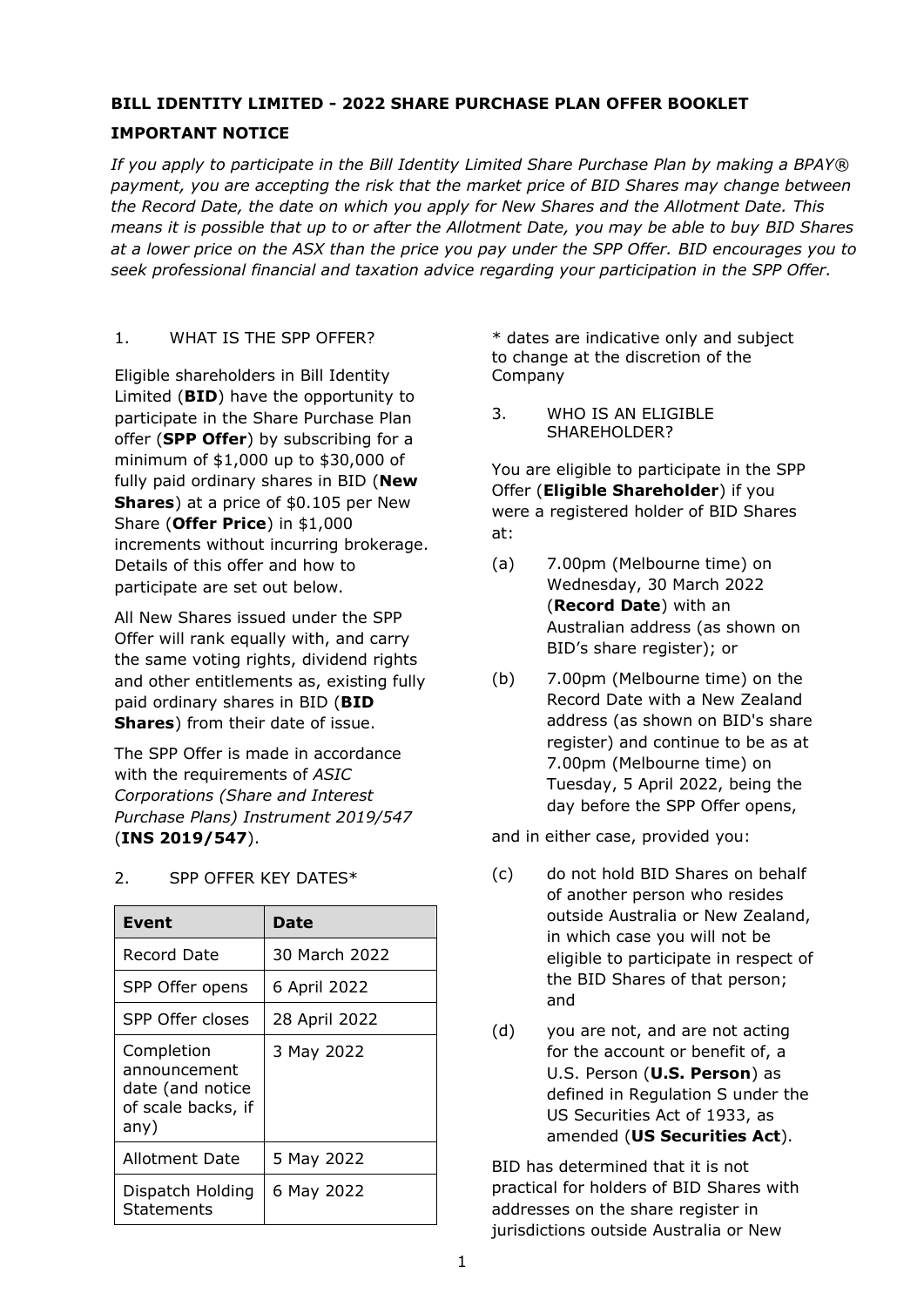Zealand to participate in the SPP Offer (see "*Foreign Securities Restrictions*" below for more information on restrictions on participation).

#### 4. PARTICIPATION BY ELIGIBLE SHAREHOLDERS

*Single holders* – If you are the registered holder of a BID Share, but you receive more than one offer under the SPP Offer (for example, due to multiple registered holdings), you may only apply for a minimum of \$1,000 up to a maximum amount of \$30,000 of New Shares in \$1,000 increments.

*Joint holders* – If you are recorded with one or more other persons as the joint holder of a BID Share, that joint holding is considered to be a single registered holding for the purpose of the SPP Offer and certifications or representations given by a joint holder are taken to have been given by all joint holders. Joint holders are only entitled to participate in the SPP Offer in respect of that single holding. If the same joint holders receive more than one offer under the SPP Offer due to multiple identical holdings, the joint holders may only apply for one amount between \$1,000 and \$30,000 of New Shares (and in \$1,000 increments).

*Custodians* – If you hold BID Shares as a custodian (as defined in INS 2019/547) for one or more Beneficiaries (as defined below), the SPP Offer is made to the custodian and, subject to a number of conditions, the custodian has the discretion to extend the SPP Offer to the Beneficiaries. The custodian may apply for a minimum of \$1,000 up to a maximum amount of \$30,000 of New Shares for each Beneficiary (in \$1,000 increments), however, BID will not issue New Shares unless the custodian certifies the matters set out in paragraph 8 of INS 2019/547 in a certificate (**Custodian Certificate**) which it will need to provide to BID's share registry, Computershare Investor Pty Limited (**Share Registry**) so that it is received by 5.00pm (Melbourne time)

on the closing date of Thursday 28 April 2022.

A **Beneficiary** is a person who resides in Australia or New Zealand (and is an Eligible Shareholder) for whom a custodian held BID Shares on behalf of the Beneficiary on the Record Date, and who is not, or is not acting for the account or benefit of, a U.S. Person.

Custodians can obtain a Custodian Certificate by emailing custodians@computershare.com.au. Applications received from custodians must be accompanied by a duly completed and signed Custodian Certificate.

Custodians will not be entitled to participate in the SPP Offer if their participation would be in breach of INS 2019/547.

### 5. HOW TO APPLY FOR NEW SHARES

The SPP Offer opens on Wednesday 6 April 2022. Under the SPP Offer, you may apply for new BID Shares with a minimum value of \$1,000 up to a maximum value of \$30,000 in \$1,000 increments.

# *Apply using BPAY*

For Eligible Shareholders with an Australian bank account, you may apply for New Shares under the SPP Offer by making a BPAY payment on the internet or by telephone by using the BPAY Biller Code and your personalised customer reference number shown on your Application Form, which is required to identify your holding. If you make your payment using BPAY you do not need to return a copy of the Application Form, but are taken to make the certifications and representations described in this booklet.

Eligible Shareholders without an Australian bank account should contact BID's share registry, Computershare Investor Services Pty Limited on 1300 850 505 (within Australia) or +61 3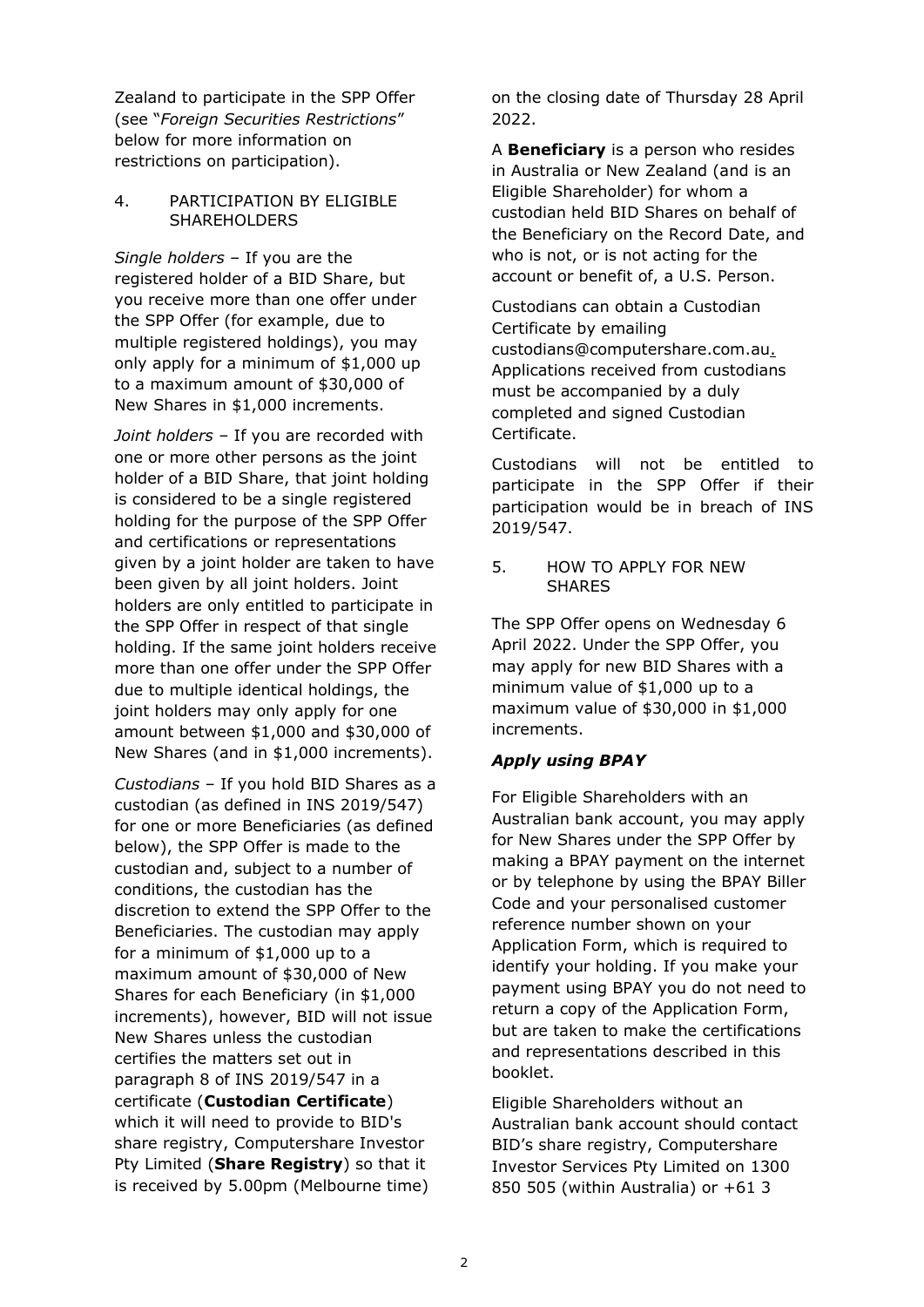9415 4000 (outside Australia) between 8.30am and 5.30pm (Melbourne time), Monday to Friday to arrange payment.

### *General information*

Applications must be received by 5.00pm (Melbourne time) on Thursday 28 April 2022. Applications received after that time may not be accepted.

If the amount of your BPAY payment is:

- (a) greater than \$30,000 subject to scale back, BID will allot the maximum number of New Shares to you and will refund the excess application money (greater than \$2.00) to you; or
- (b) is not a multiple of the Offer Price (defined below in section [9\)](#page-6-0) or subject to scale back, BID will allot to you the number of New Shares that would have been allotted had you applied for a multiple of the Offer Price that is nearest to but less than the amount of your BPAY payment and will refund the excess application money to you.

BID will refund application monies received from ineligible shareholders, subject to compliance with its legal obligations.

If your Application Form is incomplete, contains errors or is otherwise invalid or defective, BID may, in its sole discretion, accept, reject, correct or amend your application, issue such number of New Shares to you as it considers appropriate, refund your application money, or take any combination of these actions. Any refund will be paid to you shortly after the close of the SPP Offer.

No interest will accrue or be paid to applicants on any application money, whether refunded or not.

Applications and payments under the SPP Offer may not be withdrawn once they have been received by BID. **Do not forward cash**. Receipts for payment will not be issued.

6. PARTICIPATION IS OPTIONAL

Participation in the SPP Offer is entirely optional (subject to the eligibility criteria set out in this booklet).

The offer to acquire New Shares is not a recommendation or other financial advice.

If you are in any doubt about the SPP Offer, whether you should participate in the SPP Offer or how participation will affect you, you should seek professional financial and taxation advice before making a decision as to whether or not to accept this offer.

### 7. APPLICATIONS MAY BE SCALED BACK

If applications for New Shares under the SPP Offer exceed \$1 million, BID, at its absolute discretion, may accept all applications in full or allocate to you less than the number of New Shares you have applied for (scale back). If there is a scale back, it will be on a pro rata basis, based on securities applied for under the SPP Offer.

If there is a scale back you may receive less than the parcel of New Shares for which you have applied. If a scale back produces a fractional number of New Shares when applied to your parcel, the number of New Shares you will be allocated will be rounded down to the nearest whole number of New Shares. In the event of a scale back, the difference between the application monies received, and the number of New Shares allocated to you multiplied by the Offer Price, will be refunded to you (as described below), without interest payable to you, as soon as practicable following allotment.

#### 8. HOW WILL APPLICATION MONIES BE REFUNDED?

Any application monies refunded by BID will be paid by direct credit or cheque (the payment method will be determined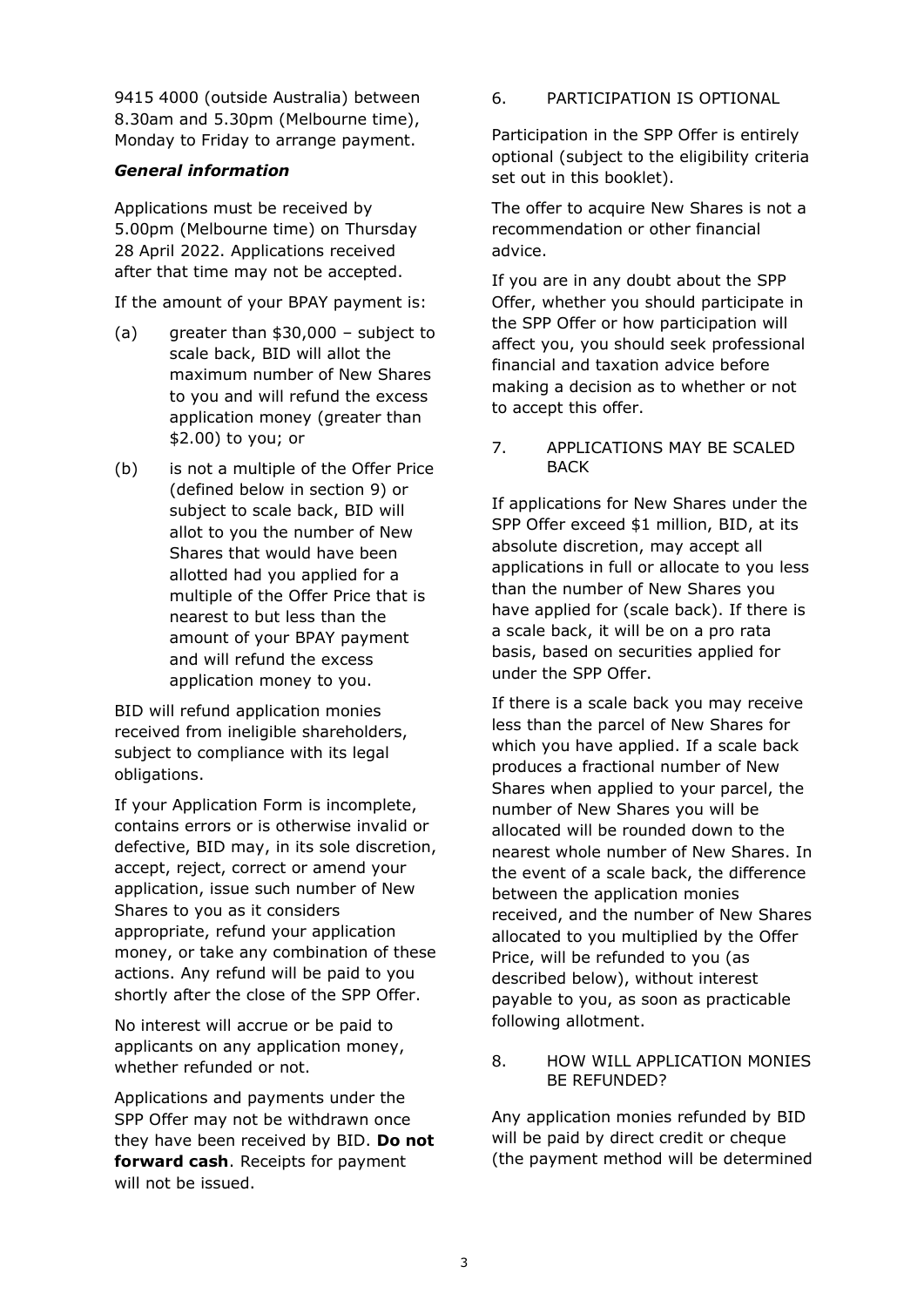by BID in its absolute discretion) in Australian currency.

By applying for New Shares, each shareholder authorises BID to pay any monies to be refunded by using the payment instructions of the shareholder recorded in the Share Registry's records if BID elects to pay in this manner.

## <span id="page-6-0"></span>9. OFFER PRICE

Under the SPP Offer, Eligible Shareholders have an opportunity to subscribe for New Shares at an offer price per New Share) of \$0.105.

You should note that the price of BID Shares on ASX may rise or fall between the date of the SPP Offer, the date of your acceptance of the SPP Offer and the date when New Shares are allotted and issued to you under the SPP Offer.

The price you pay per New Share pursuant to this offer may be either higher or lower than the BID Share price at the time of the offer or at the time the New Shares are issued and allotted to you under the SPP Offer. BID recommends that you monitor the BID Share price and any BID announcements, which can be found on the ASX website at www.asx.com.au (ASX code: BID) or (for announcements only) on BID's website at https://billidentity.com/investors/.

# 10. HOW MUCH CAN YOU INVEST?

The SPP Offer is required to comply with INS 2019/547. Under that instrument, shareholders may only acquire up to a maximum of \$30,000 of shares under a share purchase plan or similar plan in any 12 month period, noting that this SPP Offer is for a minimum of \$1,000 up to a maximum of \$30,000 per Eligible Shareholder (in \$1,000 increments) (except in certain circumstances as described in "*Participation by Eligible Shareholders*" above).

This limitation applies, for example, even if you receive more than one

Application Form or if you hold BID Shares in more than one capacity – e.g., if you are both a single and joint holder of BID Shares, as set out in "*Participation By Eligible Shareholders*". An Eligible Shareholder may apply on different Application Forms for New Shares but may not apply for New Shares with an aggregate amount of less than \$1,000 or more than \$30,000. The \$1,000 minimum and the \$30,000 maximum applies irrespective of the number of BID Shares you hold on the Record Date.

#### 11. EFFECT OF APPLYING TO PARTICIPATE

If you apply to participate in the SPP Offer by submitting a BPAY payment or completing and returning the Application Form, you will be deemed to have represented to BID, on behalf of each person on whose account you are acting, that:

- (a) you acknowledge that you are, and each person on whose account you are acting is, an Eligible Shareholder;
- (b) you agree that your application is made on, and you agree to be bound by, the terms and conditions of the SPP Offer set out in this booklet, and BID's constitution;
- (c) you declare that all details and statements in your Application Form are true and complete and not misleading;
- (d) your application is irrevocable and unconditional;
- (e) you acknowledge that the New Shares have not, and will not be, registered under the US Securities Act or the securities laws of any state or other jurisdictions in the United States, or in any other jurisdiction outside Australia and accordingly, the New Shares may not be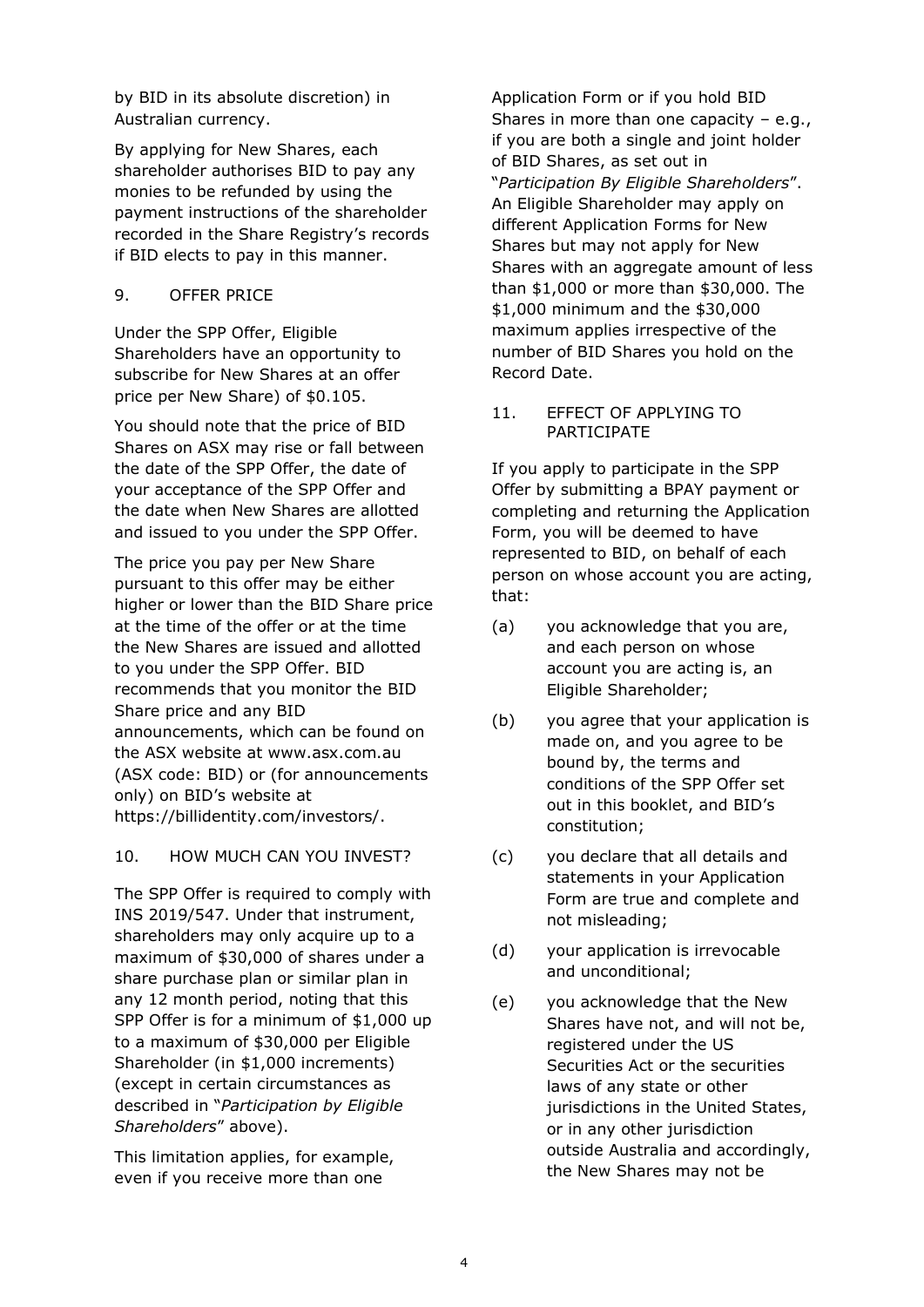offered, sold or otherwise transferred except in accordance with an available exemption from, or in a transaction not subject to, the registration requirements of the US Securities Act and any other applicable securities laws;

- (f) you are not a U.S. Person and you have not and will not send any materials relating to the SPP Offer to any person in the United States or that is, or is acting for the account or benefit of a U.S. Person;
- (g) that the total of the application price for the following does not exceed \$30,000:
	- (i) the New Shares the subject of your BPAY payment or Application Form;
	- (ii) any other New Shares applied for by you under the SPP Offer or any similar arrangement in the 12 months before the application;
	- (iii) any other New Shares which you have instructed a custodian to acquire on your behalf under the SPP Offer; and
	- (iv) any other New Shares which were issued to a custodian on your behalf, under the SPP Offer or any similar arrangement in the 12 months before the application, as a result of an instruction given by you,

even though you may have received more than one offer under the SPP Offer or received offers in more than one capacity under the SPP Offer;

(h) you are in compliance with all relevant laws and regulations (including, without limitation,

section 1043A (insider trading) of the *Corporations Act 2001* (Cth) and laws and regulations designed to restrict terrorism financing and/or money laundering);

- (i) you are not a "designated person" or "designated entity" (or other like term) for the purpose of any domestic or international law or regulation implementing United Nations sanctions; and
- (j) you acknowledge that the price of BID Shares on ASX may rise or fall between the date of this offer, the date of your application and the date when New Shares are allotted and issued to you and that the price you pay per New Share pursuant to this offer may exceed the price of BID Shares on ASX at the time the New Shares are issued and allotted to you under the SPP Offer.
- 12. CALCULATION OF THE NUMBER OF NEW SHARES TO BE ISSUED TO YOU

If you apply for New Shares under the SPP Offer, you will apply for a certain value, rather than a certain number, of New Shares. Subject to the terms and conditions in this booklet, the number of New Shares you are issued will be determined by:

- (a) if there is no scale back, dividing the aggregate application money that you pay in applying for New Shares by the Offer Price; or
- (b) if there is a scale back, dividing the value of the parcel of New Shares allocated to you by the Offer Price.

Any fractions of a New Share will be rounded down to the nearest whole number of New Shares.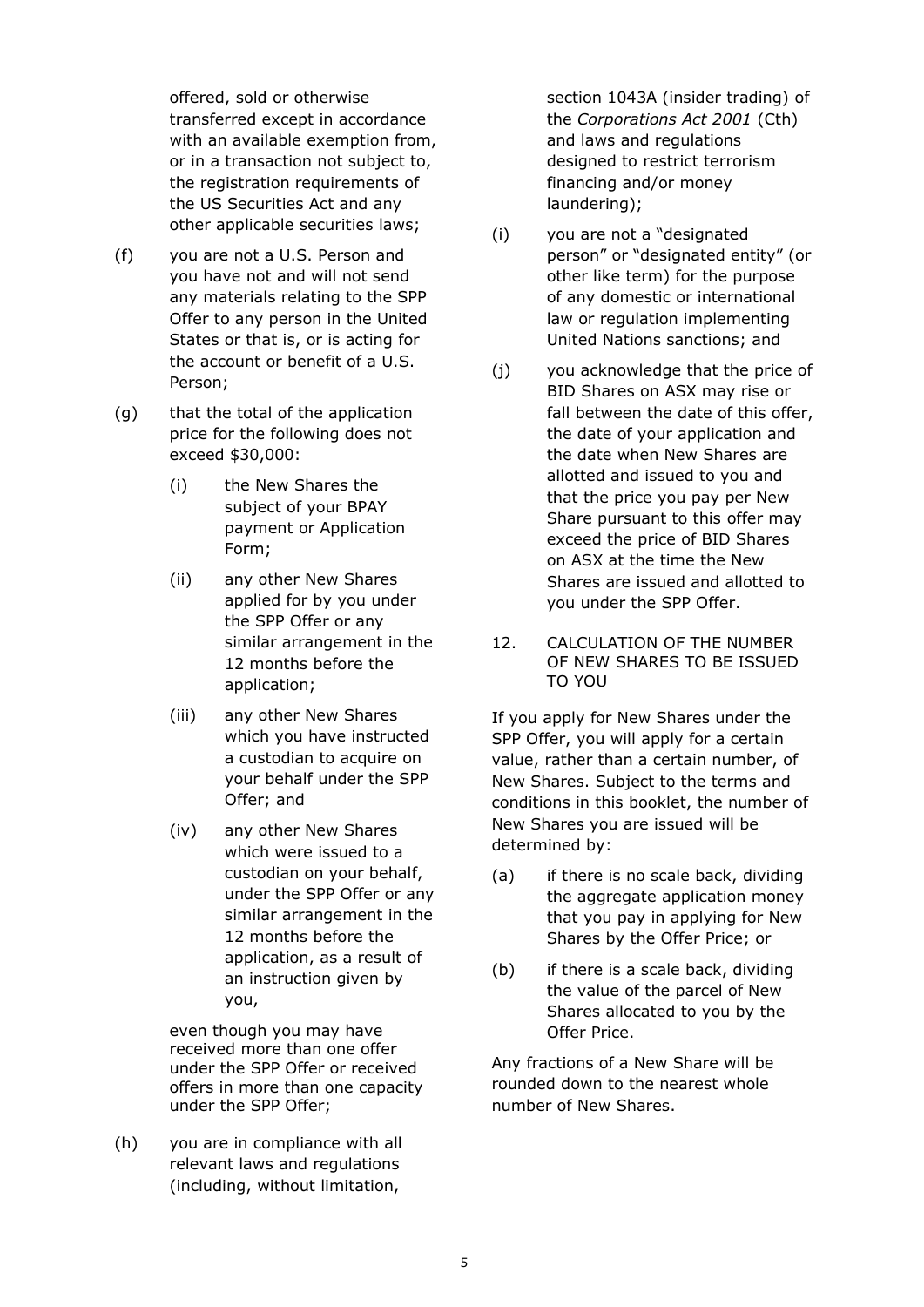#### 13. ALLOTMENT AND QUOTATION DATES

New Shares are expected to be allotted under the SPP Offer on Thursday 5 May 2022 and BID expects to apply for those New Shares to be listed for quotation on ASX on or about Friday 6 May 2022.

BID expects to dispatch a holding statement or confirmation advice in respect of the New Shares allotted to you under the SPP Offer on Friday 6 May 2022. You should confirm your holding before trading in any New Shares you believe have been allotted to you under the SPP Offer.

In advance of receiving your written confirmation of issue of New Shares, you can check the number of New Shares issued under the SPP Offer by using the website

[https://billidentitysppoffer.thereachagen](https://protect-au.mimecast.com/s/igijCnx1x7CGlwZls9K1nM?domain=billidentitysppoffer.thereachagency.com) [cy.com](https://protect-au.mimecast.com/s/igijCnx1x7CGlwZls9K1nM?domain=billidentitysppoffer.thereachagency.com) and following the security access instructions.

14. FOREIGN SECURITIES RESTRICTIONS

# *General*

This document has been issued for the personal use of the recipient only and exclusively for the purpose set out in this document. Accordingly, the information contained in this document may not be used for any other purpose nor may it be disclosed to any other party, and it is strictly non-transferable.

This document does not constitute an offer to sell, or the solicitation of an offer to buy, securities in the United States or any other place other than Australia or New Zealand. The New Shares have not been and will not be registered under the US Securities Act, or the securities laws of any state or other jurisdiction of the United States or any other place and may not be offered, sold or delivered, directly or indirectly, in, or to persons in, the United States or any other place, except in accordance with an available exemption from registration.

Because of these legal restrictions, and consistent with the representations contained in this booklet, you must not:

- (a) send copies of this booklet or any other material relating to the SPP Offer to any person in the United States or any other place or who is, or is acting for the account or benefit of, U.S. Persons; or
- (b) make payment by BPAY or submit an Application Form or otherwise for New Shares for any person in the United States or any other place or who is, or is acting for the account or benefit of, U.S. Persons.

These documents have been prepared for publication in Australia and New Zealand only and may not be released elsewhere. Failure to comply with these restrictions may result in violations of applicable securities laws.

# 15. ADDITIONAL INFORMATION

The offer to purchase New Shares under the SPP Offer is non-renounceable. This means that you cannot transfer your right to purchase New Shares under the SPP Offer to anyone else. The entitlement to participate in the SPP Offer is in respect of fully paid ordinary BID Shares only. No brokerage is payable by you in respect of the issue of New Shares under the SPP Offer.

BID reserves the right to waive strict compliance with any provision of the terms and conditions in this booklet, to amend or vary these terms and conditions and to suspend or terminate the SPP Offer at any time. Any amendment, variation, suspension or termination will be binding on all Eligible Shareholders even where BID does not notify you of that event. BID may make determinations in any manner it thinks fit, including in relation to any difficulties, anomalies or disputes which may arise in connection with or by reason of the operation of the SPP Offer, whether generally or in relation to any